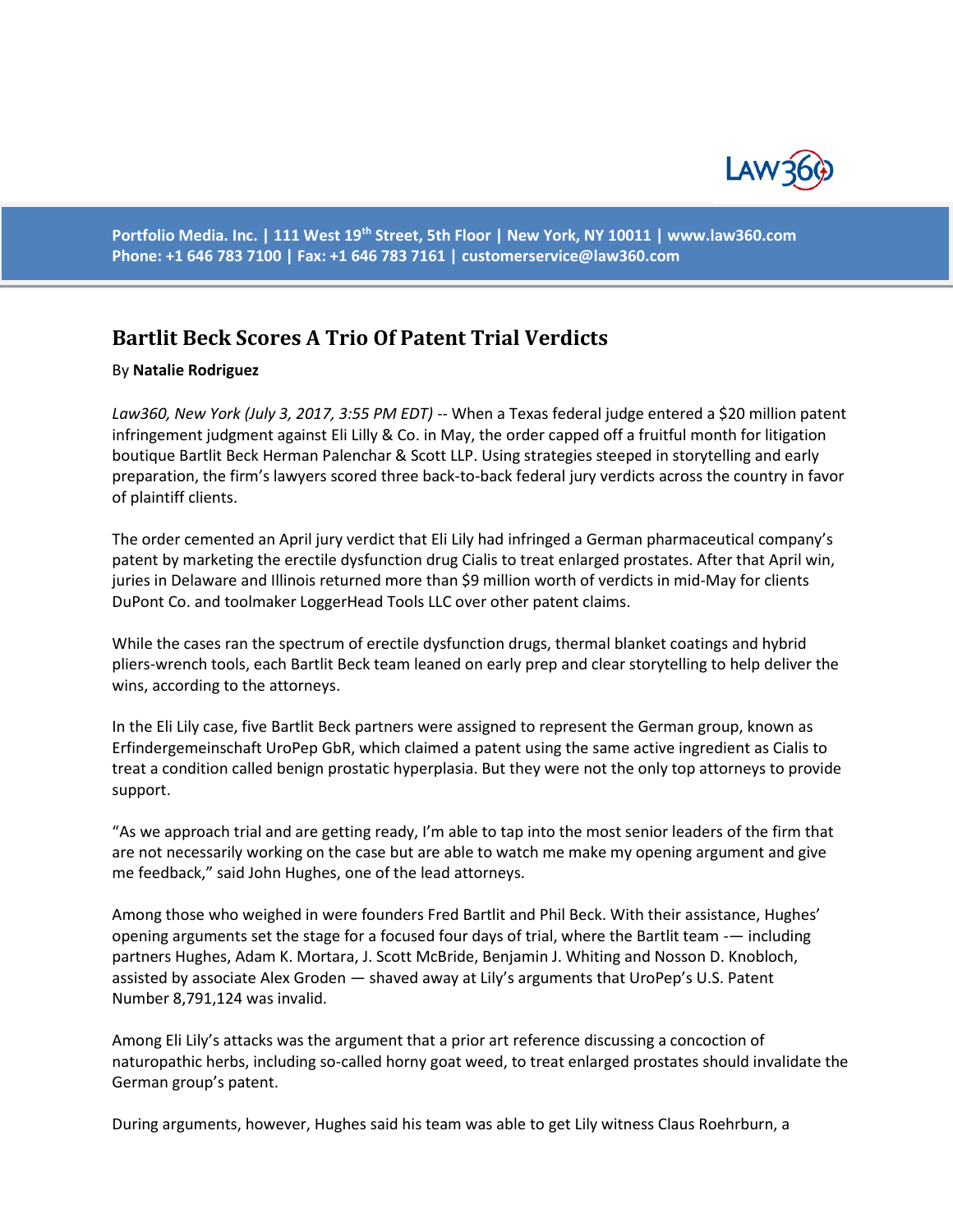urologist, to admit that the herb was not an effective treatment for the prostate disorder BPH. That concession undermined the argument that it should invalidate the UroPep patent, according to Hughes.

"The leading urologist didn't really believe that as true and had to admit that during cross-examination," Hughes said.

The Bartlit Beck team had been on the case for less than a year, having been summoned in by UroPep last summer in the midst of the suit's claim construction phase.

"After the judge invited dispositive motions on matters critical to our claims, we made a last-minute change to Bartlit Beck. Was that ever the right call," said Kim Larsen, UroPep's general counsel. "I have never seen a legal team, or any team for that matter, with such enthusiastic dedication, brilliant subject matter expertise and unmatched advocacy skills. It was a joy to watch them work, especially before a jury."

Being called in close to trial as a pinch-hitter is an all-too-common position for Bartlit Beck, an 84-lawyer boutique with bases in Chicago and Denver.

"Because of our size, we're often seen as the tip of a spear for trials. We're often brought in on cases another firm has been working on," said Rebecca Weinstein Bacon, a Chicago partner.

In the past nine months, more than 40 percent of the firm's attorneys have been deployed to trial, and there are 10 more trials scheduled before the end of the year, according to the firm.

The firm has a bullpen mentality when it comes to deploying attorneys on cases, according to Bacon. While she is considered a "relationship manager" for DuPont, she was not on the recent case in Delaware federal court, where a jury found on May 16 that specialty manufacturer Unifrax LLC had infringed on a DuPont patent for a thermal blanket coating used in a laminate for aircrafts and owed the conglomerate about \$3.27 million.

Instead, four Bartlit Beck attorneys — Chris Landgraff, Mark Levine, Chris Hagale and Sharon Desh — with patent experience led the charge during the weeklong trial on weaving a story through emails, depositions, cross-examinations and visuals on progressive patent developments to convince a jury that Unifrax had infringed on DuPont's U.S. Patent Number 8,607,926.

"From the get-go, we're looking at a case as if we're going to trial," Bacon said of the firm's culturally ingrained approach to preparing for trials.

So when depositions are being taken, attorneys are thinking from the beginning about how to weave a compelling narrative and are on the lookout for an emotional hook, she said.

That strategy shone in the third jury trial win for Bartlit Beck. On May 11, an Illinois federal jury awarded toolmaker LoggerHead \$5.97 million after finding Sears Holdings Corp. and Apex Tool Group LLC infringed two of its patents for a hybrid pliers-wrench tool.

LoggerHead, founded by inventor Dan Brown Sr., had filed the suit in 2014 alleging that after numerous conversations with Sears to sell its own wrench, the retail giant worked with Apex to create a Craftsmanbranded knock-off.